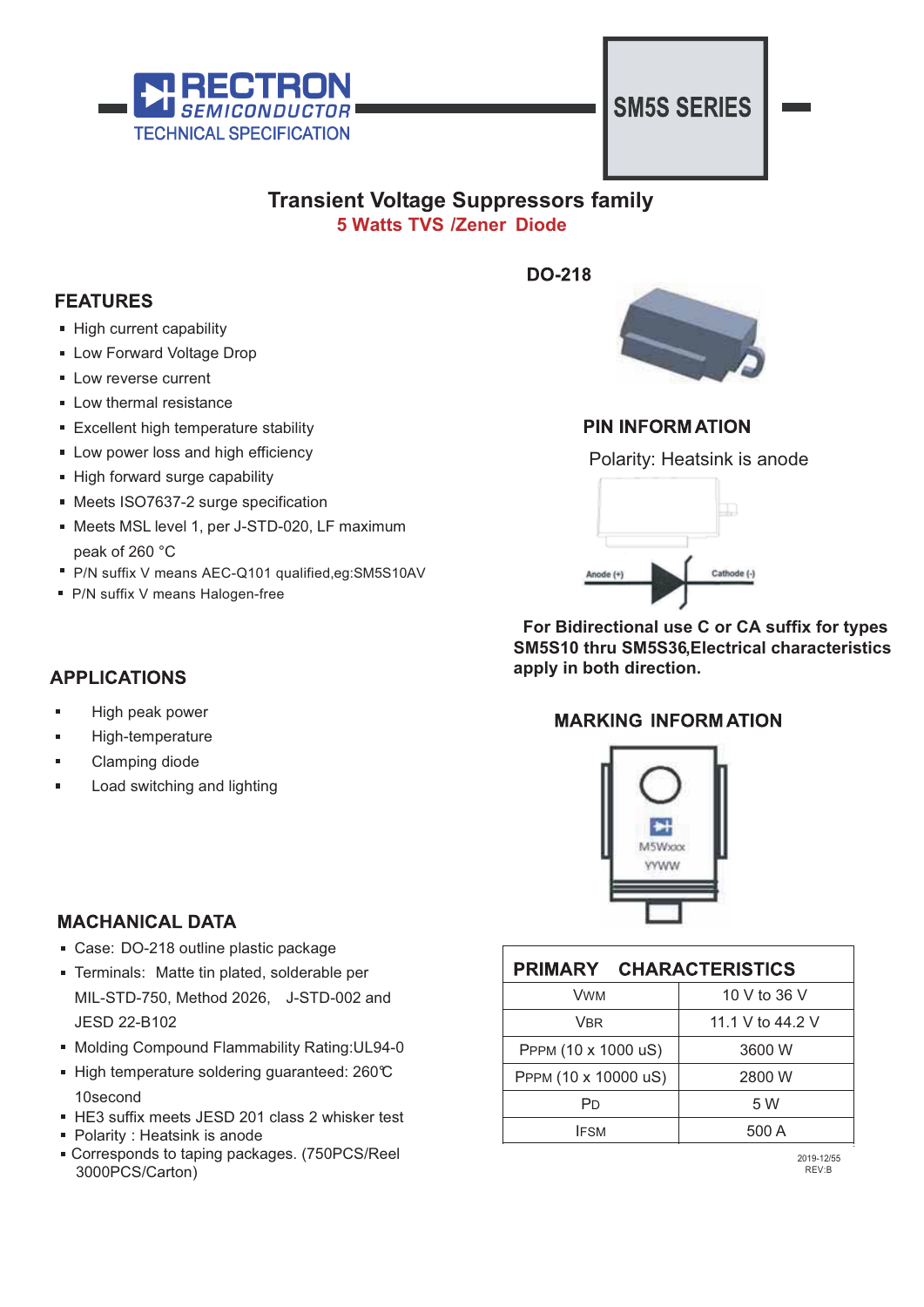| Maximum Ratings (TA = $25^{\circ}$ C unless otherwise noted) |                        |                 |       |   |  |  |
|--------------------------------------------------------------|------------------------|-----------------|-------|---|--|--|
| <b>Parameter</b>                                             | Symbol                 | <b>Value</b>    | Units |   |  |  |
| Peak pulse power dissipation                                 | 10/1000 µs waveform    | <b>PPPM</b>     | 3600  | w |  |  |
|                                                              | $10/10000$ µs waveform |                 | 2800  |   |  |  |
| Power dissipation on infinite heatsink at $TC = 25 °C$       |                        | PD              | 5.0   | w |  |  |
| Peak forward surge current 8.3 ms single half sine-wave      |                        | <b>IFSM</b>     | 500   |   |  |  |
| Operating junction and storage temperature range             | TJ, TSTG               | $-55$ to $+175$ |       |   |  |  |

| Electrical Characteristics ( $TA = 25$ °C unless otherwise noted) |      |                                                         |                                                    |                                                  |                                                              |                                                      |                                                              |                                                                |
|-------------------------------------------------------------------|------|---------------------------------------------------------|----------------------------------------------------|--------------------------------------------------|--------------------------------------------------------------|------------------------------------------------------|--------------------------------------------------------------|----------------------------------------------------------------|
| <b>Part Number</b>                                                |      | <b>Breakdown</b><br><b>Voltage</b><br><b>VBR</b><br>(V) | <b>Test</b><br><b>Current</b><br><b>IT</b><br>(mA) | <b>Stand-OFF</b><br>Voltage<br><b>Vwm</b><br>(V) | <b>Maximum</b><br><b>Reverse</b><br>Leakage at<br><b>Vwm</b> | <b>Maximum</b><br>Leakage<br>at Vwm<br>$TJ = 175 °C$ | Max. Peak<br><b>Pulse</b><br><b>Current at</b><br>10/1000 us | <b>Maximum</b><br>Clamping<br><b>Voltage at</b><br><b>IPPM</b> |
|                                                                   | Min. | Max.                                                    |                                                    |                                                  | I <sub>D</sub> (uA)                                          | $I_D (uA)$                                           | Waveform<br>(A)                                              | Vc <sub>(V)</sub>                                              |
| <b>SM5S10</b>                                                     |      | 13.6                                                    | 5.0                                                | 10.0                                             | 15                                                           | 250                                                  | 191                                                          | 18.8                                                           |
| <b>SM5S10A</b>                                                    | 11.1 | 12.3                                                    | 5.0                                                | 10.0                                             | 15                                                           | 250                                                  | 211                                                          | 17.0                                                           |
| <b>SM5S11</b>                                                     |      | 14.9                                                    | 5.0                                                | 11.0                                             | 10                                                           | 150                                                  | 179                                                          | 20.1                                                           |
| <b>SM5S11A</b>                                                    | 12.2 | 13.5                                                    | $\overline{5.0}$                                   | 11.0                                             | 10                                                           | 150                                                  | 198                                                          | 18.2                                                           |
| <b>SM5S12</b>                                                     |      | 16.3                                                    | 5.0                                                | 12.0                                             | 10                                                           | 150                                                  | 164                                                          | 22.0                                                           |
| <b>SM5S12A</b>                                                    | 13.3 | 14.7                                                    | 5.0                                                | 12.0                                             | 10                                                           | 150                                                  | 181                                                          | 19.9                                                           |
| <b>SM5S13</b>                                                     |      | 17.6                                                    | $\overline{5.0}$                                   | 13.0                                             | 10                                                           | 150                                                  | 151                                                          | 23.8                                                           |
| <b>SM5S13A</b>                                                    | 14.4 | 15.9                                                    | 5.0                                                | 13.0                                             | 10                                                           | 150                                                  | 167                                                          | 21.5                                                           |
| <b>SM5S14</b>                                                     |      | 19.1                                                    | 5.0                                                | 14.0                                             | 10                                                           | 150                                                  | 140                                                          | 25.8                                                           |
| <b>SM5S14A</b>                                                    | 15.6 | 17.2                                                    | 5.0                                                | 14.0                                             | 10                                                           | 150                                                  | 155                                                          | 23.2                                                           |
| <b>SM5S15</b>                                                     | 16.7 | 20.4                                                    | 5.0                                                | 15.0                                             | 10                                                           | 150                                                  | 134                                                          | 26.9                                                           |
| <b>SM5S15A</b>                                                    |      | 18.5                                                    | 5.0                                                | 15.0                                             | 10                                                           | 150                                                  | 148                                                          | 24.4                                                           |
| <b>SM5S16</b>                                                     |      | 21.8                                                    | 5.0                                                | 16.0                                             | 10                                                           | 150                                                  | 125                                                          | 28.8                                                           |
| <b>SM5S16A</b>                                                    | 17.8 | 19.7                                                    | 5.0                                                | 16.0                                             | 10                                                           | 150                                                  | 138                                                          | 26.0                                                           |
| <b>SM5S17</b>                                                     | 18.9 | 23.1                                                    | $\overline{5.0}$                                   | 17.0                                             | 10                                                           | 150                                                  | 118                                                          | 30.5                                                           |
| <b>SM5S17A</b>                                                    |      | 20.9                                                    | $\overline{5.0}$                                   | 17.0                                             | 10                                                           | 150                                                  | 130                                                          | 27.6                                                           |
| <b>SM5S18</b>                                                     | 20.0 | 24.4                                                    | 5.0                                                | 18.0                                             | 10                                                           | 150                                                  | 112                                                          | 32.2                                                           |
| <b>SM5S18A</b>                                                    |      | 22.1                                                    | 5.0                                                | 18.0                                             | 10                                                           | 150                                                  | 123                                                          | 29.2                                                           |
| <b>SM5S20</b>                                                     | 22.2 | 27.1                                                    | 5.0                                                | 20.0                                             | 10                                                           | 150                                                  | 101                                                          | 35.8                                                           |
| <b>SM5S20A</b>                                                    |      | 24.5                                                    | 5.0                                                | 20.0                                             | 10                                                           | 150                                                  | $\overline{111}$                                             | 32.4                                                           |
| <b>SM5S22</b>                                                     | 24.4 | 29.8                                                    | 5.0                                                | 22.0                                             | 10                                                           | 150                                                  | 91                                                           | 39.4                                                           |
| <b>SM5S22A</b>                                                    |      | 26.9                                                    | 5.0                                                | 22.0                                             | 10                                                           | 150                                                  | 101                                                          | 35.5                                                           |
| <b>SM5S24</b>                                                     | 26.7 | 32.6                                                    | $\overline{5.0}$                                   | 24.0                                             | 10                                                           | 150                                                  | 84                                                           | 43.0                                                           |
| SM5S24A                                                           |      | 29.5                                                    | 5.0                                                | 24.0                                             | 10                                                           | 150                                                  | 93                                                           | 38.9                                                           |
| <b>SM5S26</b>                                                     | 28.9 | 35.3                                                    | 5.0                                                | 26.0                                             | 10                                                           | 150                                                  | 77                                                           | 46.6                                                           |
| <b>SM5S26A</b>                                                    |      | 31.9                                                    | 5.0                                                | 26.0                                             | 10                                                           | 150                                                  | 86                                                           | 42.1                                                           |
| <b>SM5S28</b>                                                     | 31.1 | 38.0                                                    | 5.0                                                | 28.0                                             | 10                                                           | 150                                                  | 72                                                           | 50.1                                                           |
| SM5S28A                                                           |      | 34.4                                                    | 5.0                                                | 28.0                                             | 10                                                           | 150                                                  | 79                                                           | 45.4                                                           |
| <b>SM5S30</b>                                                     | 33.3 | 40.7                                                    | 5.0                                                | 30.0                                             | 10                                                           | 150                                                  | 67                                                           | 53.5                                                           |
| <b>SM5S30A</b>                                                    |      | 36.8                                                    | 5.0                                                | 30.0                                             | 10                                                           | 150                                                  | 74                                                           | 48.4                                                           |
| <b>SM5S33</b>                                                     | 36.7 | 44.9                                                    | 5.0                                                | 33.0                                             | 10                                                           | 150                                                  | 61                                                           | 59.0                                                           |
| SM5S33A                                                           |      | 40.6                                                    | 5.0                                                | 33.0                                             | 10                                                           | 150                                                  | 68                                                           | 53.3                                                           |
| <b>SM5S36</b>                                                     | 40.0 | 48.9                                                    | 5.0                                                | 36.0                                             | 10                                                           | 150                                                  | 56                                                           | 64.3                                                           |
| SM5S36A                                                           |      | 44.2                                                    | 5.0                                                | 36.0                                             | 10                                                           | 150                                                  | 62                                                           | 58.1                                                           |

Note: For all types maximum VF = 1.8 V at IF = 100 A measured on 8.3 ms single half sine-wave or equivalent square wave, duty cycle = 4 pulses per minute maximum

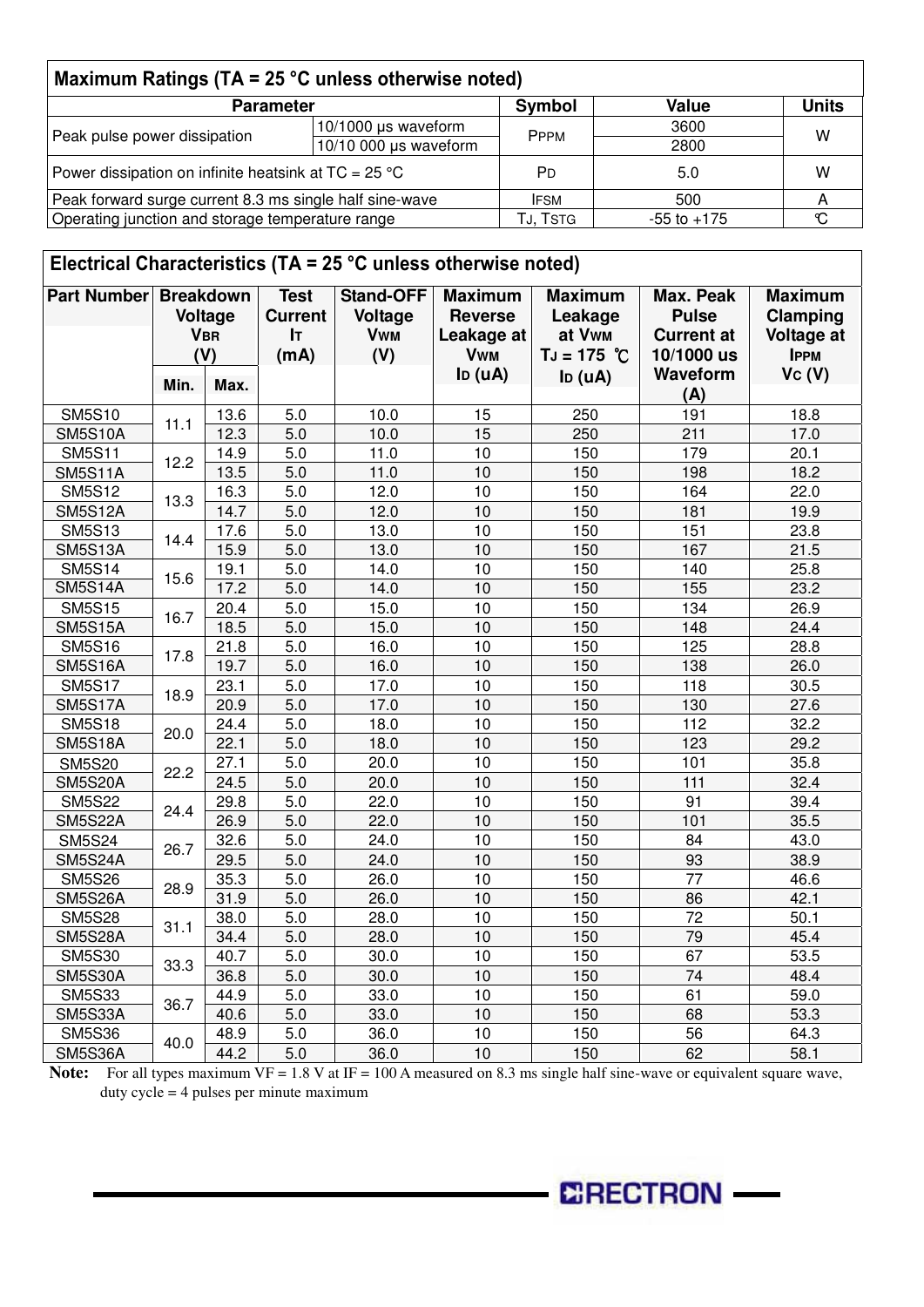| Thermal Characteristics (TA = 25 $^{\circ}$ C unless otherwise noted) |                         |       |              |  |  |  |
|-----------------------------------------------------------------------|-------------------------|-------|--------------|--|--|--|
| <b>Parameter</b>                                                      | Symbol                  | Value | <b>Units</b> |  |  |  |
| Typical thermal resistance, junction to case                          | $\mathsf R$ $\theta$ JC |       | C/M          |  |  |  |

## RATING AND CHARACTERISTICS CURVES ( SM5S SERIES )



Fig. 1 - Power Derating Curve













**CRECTRON**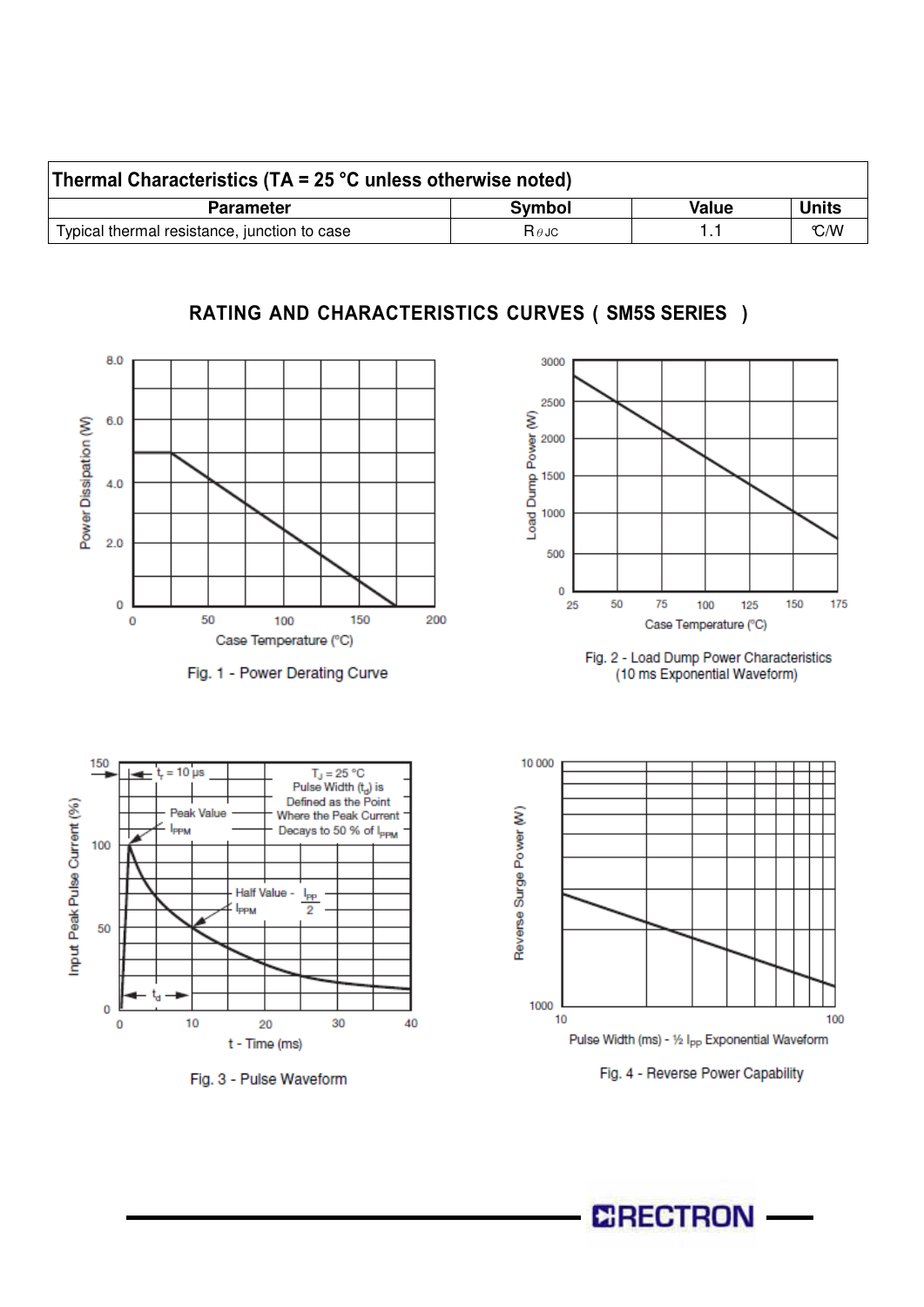

Fig. 5 - Typical Transient Thermal Impedance





#### **Phisical Dimensions**



## **Foot Print Recommendation (mm)**



#### **DO-218**

| <b>SYMBOLS</b> | <b>DIMENSIONS IN MILLIMETERS</b> |       |  |
|----------------|----------------------------------|-------|--|
| Unit:mm        | MIN                              | MAX   |  |
| A              | 4.70                             | 5.70  |  |
| A1             | 4.70                             | 5.25  |  |
| A2             | 3.45                             | 4.25  |  |
| A3             | 1.70                             | 2.50  |  |
| A4             | 2.65                             | 3.55  |  |
| b              | 2.30                             | 4.00  |  |
| $\mathcal C$   | 0.45                             | 0.90  |  |
| D              | 13.20                            | 13.80 |  |
| D1<br>j        | 9.00                             | 11.00 |  |
| D2             | 9.70                             | 10.30 |  |
| E              | 8.20                             | 8.80  |  |
| E1             | 9.50                             | 11.50 |  |
| H              | 15.00                            | 16.00 |  |
| Ī.             | 1.50                             | 2.50  |  |

# **CRECTRON**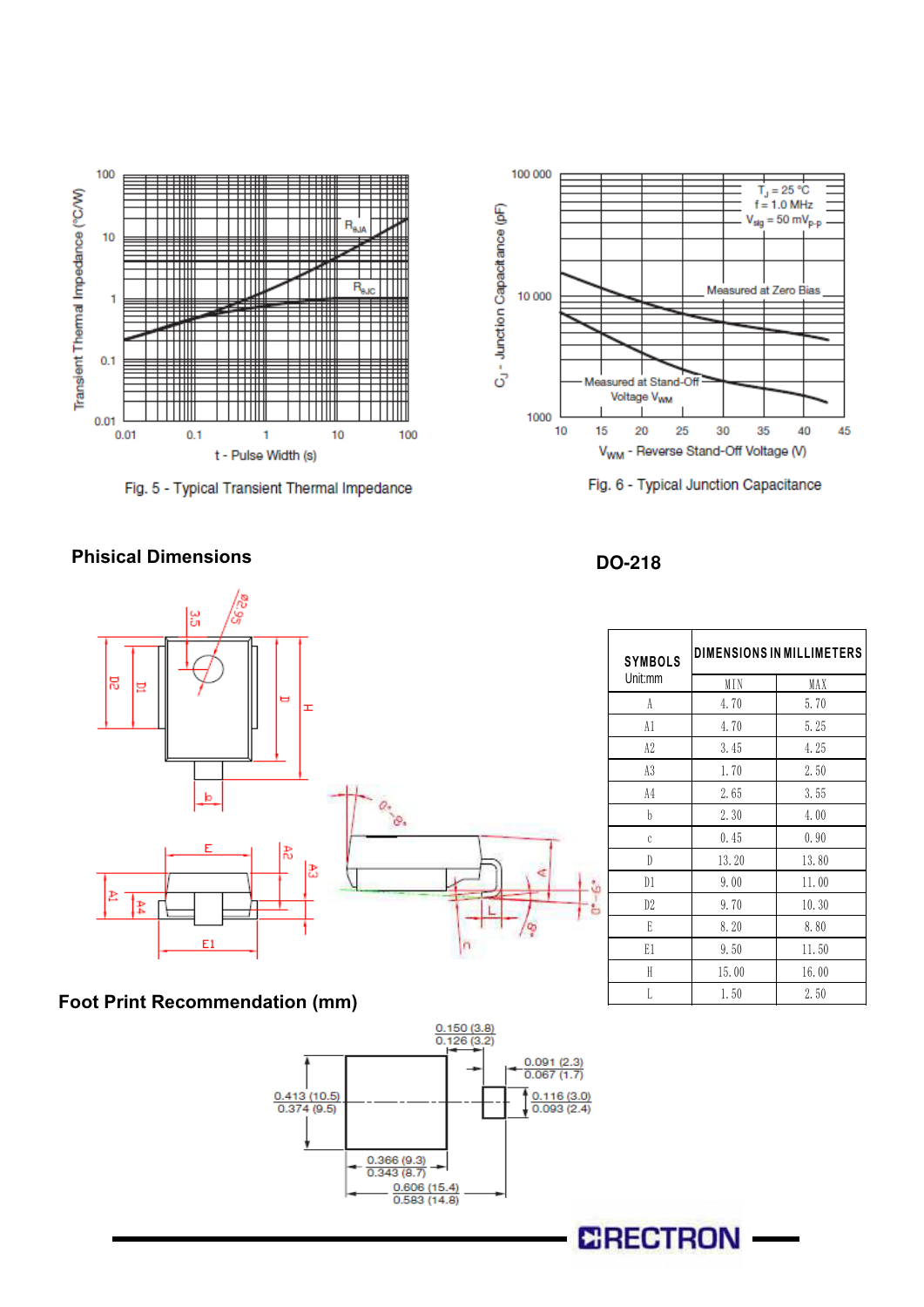# **Marking Description**



**ERECTRON**